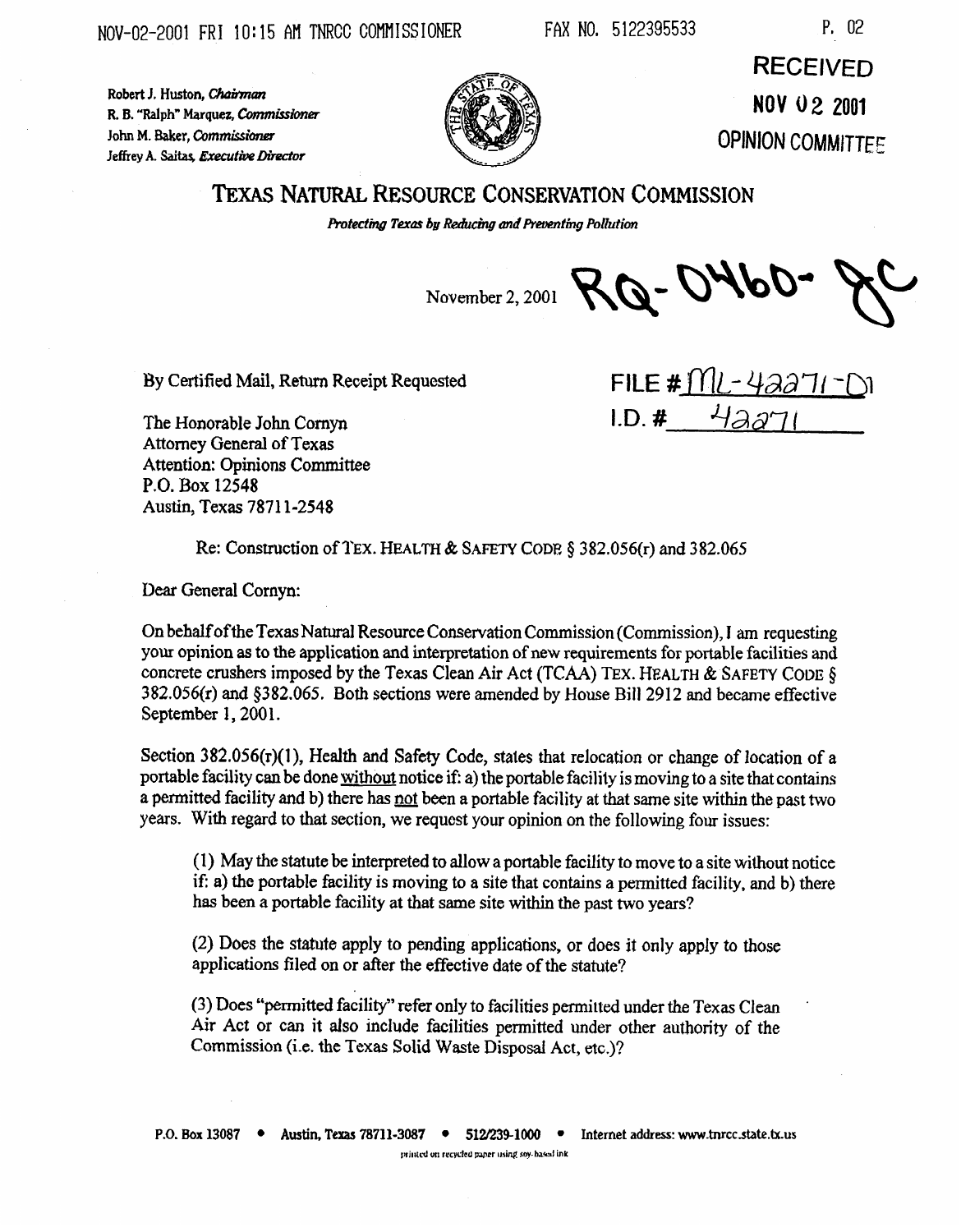(4) Does "permitted facility" refer only to permits that are subject to public notice prior to issuance or does it also include all available permitting authorizations (such as general permits, standard permits, and permits by ruIe)?

For background purposes, the Commission notes that portable facilities include facilities such as concrete batch plants, trench burners and concrete and rock crushers. The TCAA defines "facility" as "a discrete or identifiable structure, device, item, equipment, or enclosure that constitutes or as "a discrete or identifiable structure, device, item, equipment, or enclosure that constitutes or contains a stationary source" Tex. Health & Safety Code Ann. 382.003(6) (Vernon 1992). For a "facility" to be subject to the TCAA's requirements, the emissions from the facility must be from a "stationary source." Although the TCAA does not define "stationary source" the general provisions of the Federal Clean Air Act (FCAA) define "stationary source" as "generally any source<br>of an air pollutant except those emissions resulting directly from an internal combustion engine for transportation purposes or from a nonroad engine or nonroad vehicle as defined in section 7550 of this title."  $42 \overline{U}$ .S.C.  $7602(z)$ . Thus, the emissions from portable facilities, while they are operating, are considered to be emissions from a stationary source. The fact that these facilities can easily move about does not exempt them from regulation under the permitting requirements of the TCAA, move about does not exempt them from regulation under the permitting requirements of the TCAA, nor from the requirements of federal permitting programs (e.g., Prevention of Significant Deterioriation and Nonattainment Permits).

The commission has been presented with a number of arguments regarding the appropriate interpretation of subsection  $(r)(1)$  of the statute. In addition, the Commission has received letters from Reps. Fred Bosse and Burt Solomons indicating that the shared intention with which their amendments were offered was to allow a portable facility, within a two-year period, to move onto amendments were offered was to allow a portable facility, whill a two-year period, to move onto and off of a site with a previously permitted facility without having to give notice of relocation or change of location.

The second set of questions are in reference to Section 382.065, Health and Safety Code, as amended, which states that:

(a) The commission by rule shall prohibit the location of or operation of a concrete comming thems, within 440 yards of a building used as a single or multitamily residence, school or place of worship.

(b) This section does not apply to an existing concrete concrete concrete crushing facility.

 $A_{\alpha}$  and the following circumstances is a facility  $\alpha$  following circumstances is a facility  $\alpha$ 

- $(a)$ The concrete crushing facility was authorized as of September 1, 2001 and it is actually located or operating at the site as of September 1, 2001; it is actually located or operating at the site as of September 1,2001;
- (b) The concrete crushing facility was authorized as of September 1, 2001 but it is not located or operating at the site as of September 1, 2001; or
- $(c)$ The concrete crushing facility was not authorized as of September 1, 2001 but it is located or operating illegally at the site as of September 1, 2001.

is not located or operating at the site as of **September** 1,200l; or